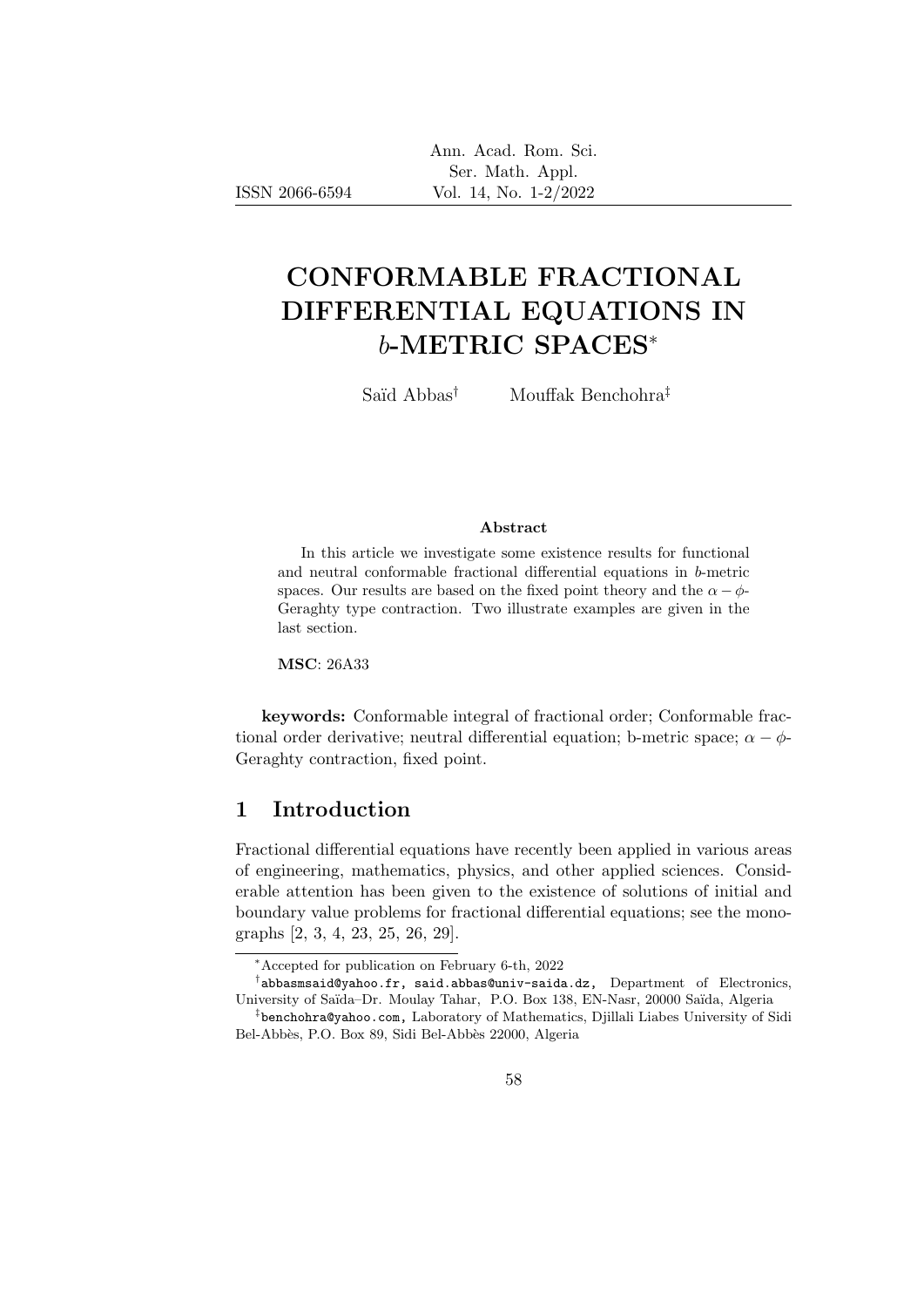The conformable fractional differential operator has been introduced first in [22]. Next, the conformable fractional differential equations has been rapidly developed; see [6, 7, 10, 11, 17, 18, 20, 21, 27, 28], and the reference therein.

The notion of b-metric was proposed by Czerwik [14, 15]. Following these initial papers, the existence fixed point for the various classes of operators in the setting of b-metric spaces have been investigated extensively; see [12, 13, 16, 24], and related references therein.

Neutral fractional differential equations has been studied by many mathematicians; see [1, 5, 30, 31], and the reference therein.

In this paper, first we discuss the existence of solutions for the following class of initial value problems of conformable fractional differential equations

$$
\begin{cases}\n(T_{a+}^r u)(t) = f(t, u(t)); \ t \in I := [a, b], \\
u(a^+) = u_a \in \mathbb{R},\n\end{cases}
$$
\n(1)

where  $b > a > 0$ ,  $f: I \times \mathbb{R} \to \mathbb{R}$  is a given continuous function,  $T_{a+}^r$  is the conformable fractional derivative of order  $r \in (0, 1]$ .

Next, we consider the following neutral conformable fractional differential equation

$$
\begin{cases} u(t) = \varphi(t); \ t \in [-h, a], \\ T_{a+}^r [u(t) - z(t, u_t)] = f(t, u_t); \ t \in I, \end{cases}
$$
\n(2)

where  $h > 0$ ,  $\varphi \in \mathcal{C}, f, z : I \times \mathcal{C} \to \mathbb{R}$  is a given continuous function, and  $\mathcal{C} := C([-h, a], \mathbb{R})$  is the space of continuous functions on  $[-h, a]$ .

For any  $t \in I$ , we define  $u_t$  by

$$
u_t(s) = u(t+s);
$$
 for  $s \in [-h, a].$ 

Next, we investigate the following class of infinite delay neutral conformable fractional differential equation

$$
\begin{cases} u(t) = \varphi(t); \ t \in (-\infty, a], \\ T_{a+}^r [u(t) - z(t, u_t)] = f(t, u_t); \ t \in I, \end{cases}
$$
 (3)

where  $\varphi : [-\infty, a] \to \mathbb{R}, f, z : I \times \mathcal{B} \to \mathbb{R}$  are given continuous functions, and  $\beta$  is called a phase space that will be specified later.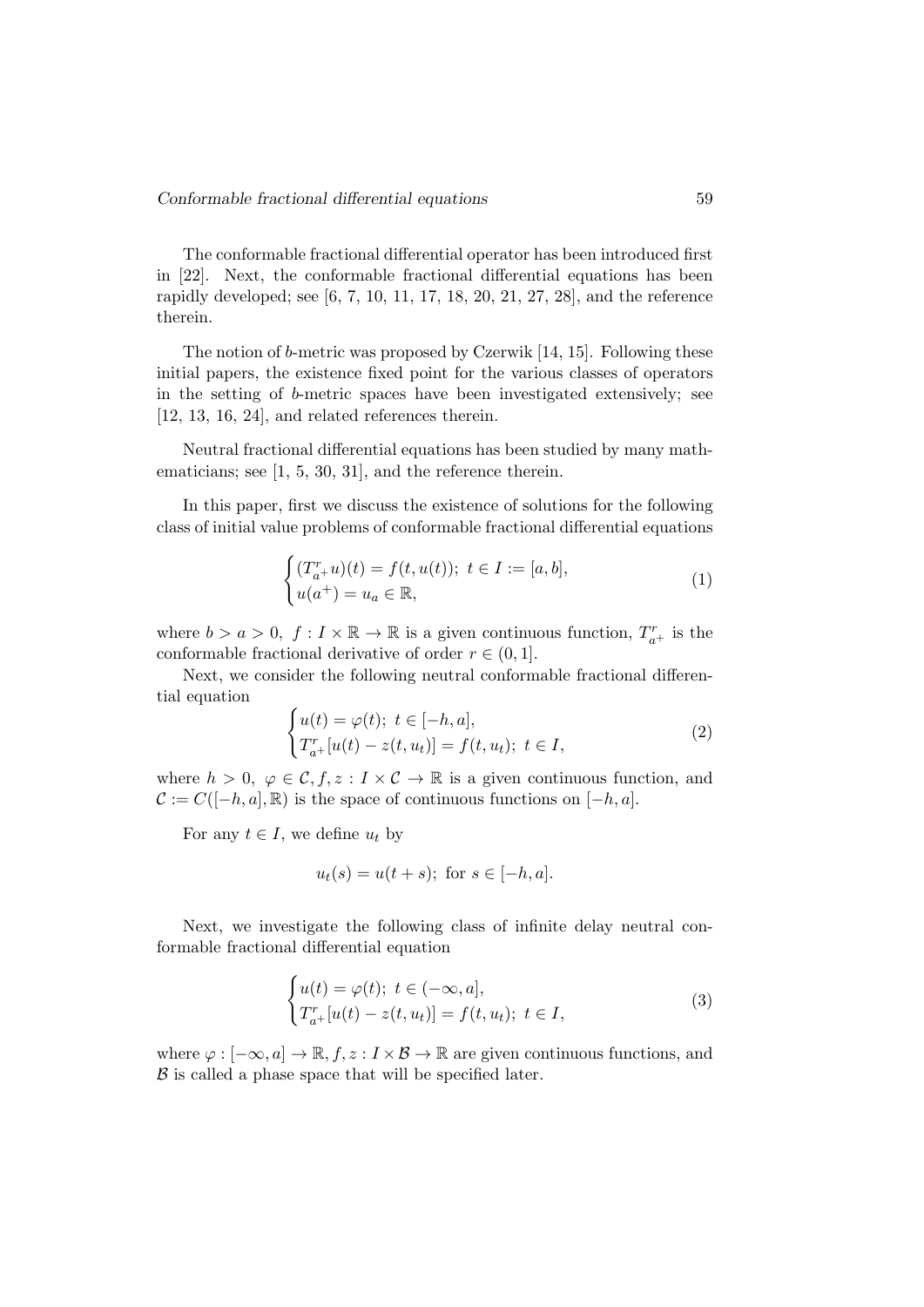60 S. Abbas, M. Benchohra

For any  $t \in I$ , we define  $u_t \in \mathcal{B}$  by

$$
u_t(s) = u(t+s); \text{ for } s \in (-\infty, a].
$$

This paper initiates the study of conformable fractional differential equations on b-metric spaces.

#### 2 Preliminaries

Let  $C(I)$  be the Banach space of all real continuous functions on I with the norm

$$
||u||_{\infty} = \sup_{t \in I} |u(t)|.
$$

By  $L^1(I)$  we denote the Banach space of measurable functions  $u: I \to \mathbb{R}$ with are Lebesgue integrable, equipped with the norm

$$
||u||_{L^1} = \int_0^T |u(t)| dt.
$$

Definition 1. (Conformable fractional derivatives) [6, 18, 22] The conformable fractional derivative (CFD) of order  $0 < r \leq 1$  starting from a of the function  $u: I \to \mathbb{R}$  is defined by:

$$
T_{a+}^{r}u(t) = \lim_{h \to 0} \frac{u(t+h(t-a)^{1-r}) - u(t)}{h}.
$$

Particularly, if u is differentiable, then

$$
T_{a^{+}}^{r}u(t) = (t-a)^{1-r}\frac{d}{dt}u(t).
$$

Definition 2. (Conformable fractional integral) [6, 18, 22] The conformable fractional integrals of order  $r > 0$  of a function  $u : I \to \mathbb{R}$  is defined by:

$$
I_{a+}^r u(t) = \int_a^t (s-a)^{r-1} u(s) ds, \ t \in I.
$$

**Example 1.** [6] For  $0 < r \leq 1$ , and  $\lambda \in \mathbb{R}$ , we have

$$
T_0^r\lambda=0,\ T_0^rt^\lambda=\lambda t^{\lambda-r},\ T_0^re^{\lambda t}=\lambda t^{1-r}e^{\lambda t};\ t\in I.
$$

**Lemma 1.** [6, 18, 22] Let  $1 \le r > 0$ , and  $u \in C(I)$ , then

$$
T_{a+}^r I_{a+}^r u(t) = u(t).
$$

Further, if u is differentiable on I, then

$$
I_{a+}^r T_{a+}^r u(t) = u(t) - u(a).
$$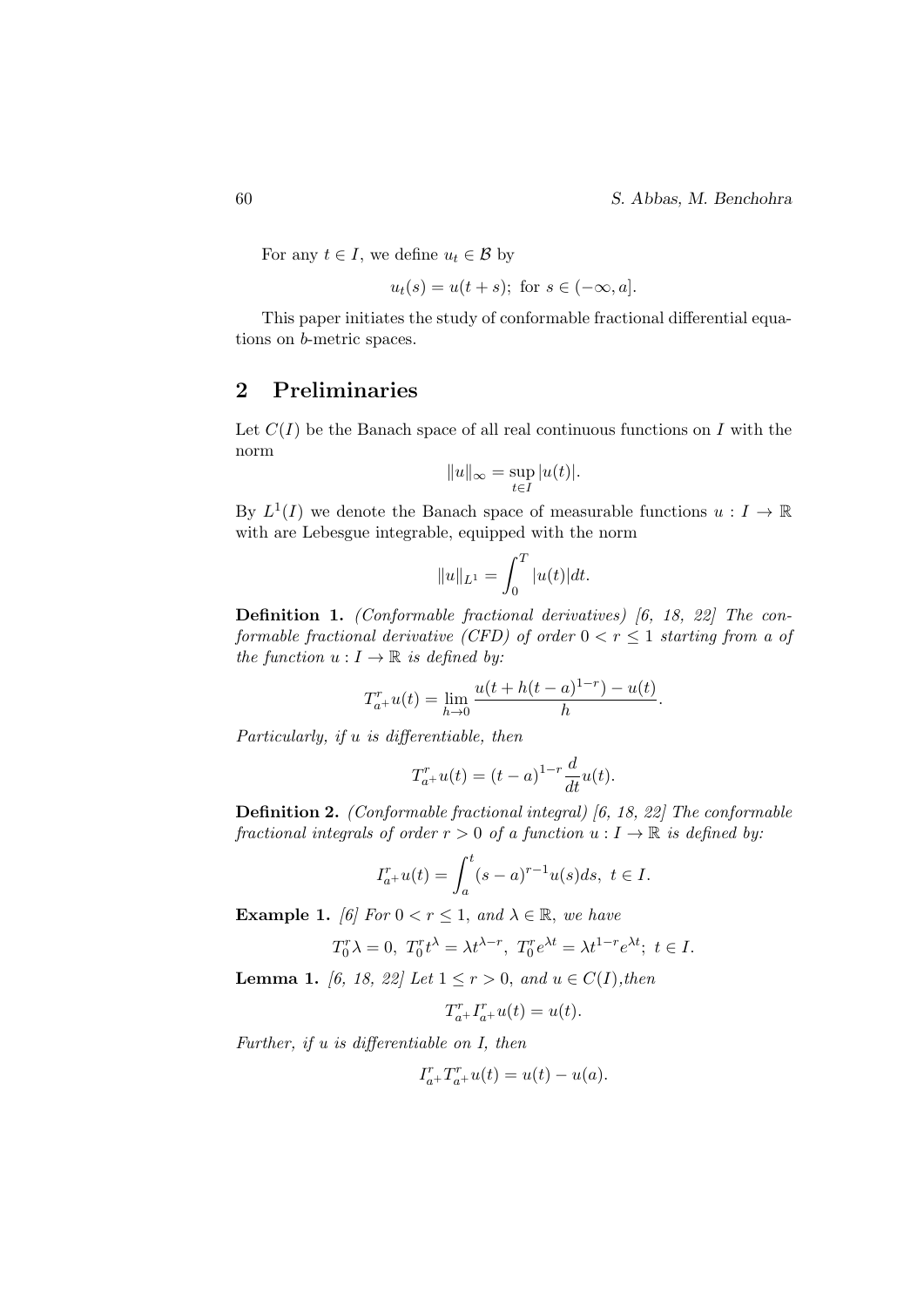From the above Lemma, we have the following one:

**Lemma 2.** Let  $g \in L^1(I)$ . Then the Cauchy problem

$$
\begin{cases}\nT_a^r u(t) = g(t); \ t \in I := [a, b] \\
u(a) = u_a,\n\end{cases}
$$

has a unique solution given by

$$
u(t) = u_a + I_{a+}^r g(t).
$$

**Definition 3.** [8, 9] Let  $c \geq 1$  and M be a set. A distance function d:  $M \times M \to \mathbb{R}^*_+$  is called b-metric if for all  $\mu, \nu, \xi \in M$ , the following are fulfilled:

- (bM1)  $d(\mu, \nu) = 0$  if and only if  $\mu = \nu$ ;
- (bM2)  $d(\mu, \nu) = d(\nu, \mu);$
- (bM3)  $d(\mu, \xi) \le c[d(\mu, \nu) + d(\nu, \xi)].$

The tripled  $(M, d, c)$  is called a b-metric space.

**Example 2.** [8, 9] Let  $d: C(I) \times C(I) \rightarrow \mathbb{R}^*_+$  be defined by

$$
d(u, v) = ||(u - v)^{2}||_{\infty} := \sup_{t \in I} ||u(t) - v(t)||^{2}; \text{ for all } u, v \in C(I).
$$

It is clear that d is a b-metric with  $c = 2$ .

**Example 3.** [8, 9] Let  $X = [0, 1]$  and  $d: X \times X \to \mathbb{R}^*_+$  be defined by

$$
d(x,y) = |x - y|^2; for all x, y \in X.
$$

It is clear that d is not a metric, but it is easy to see that d is a b-metric space with  $r \geq 2$ .

Let  $\Phi$  be the set of all increasing and continuous function  $\phi : \mathbb{R}_+^* \to \mathbb{R}_+^*$ satisfying the property:  $\phi(c\mu) \leq c\phi(\mu) \leq c\mu$ , for  $c > 1$  and  $\phi(0) = 0$ . We denote by  $\mathcal F$  the family of all nondecreasing functions  $\lambda: \mathbb{R}_+^* \to [0, \frac{1}{c^2}]$  $\frac{1}{c^2}$ ) for some  $c \geq 1$ .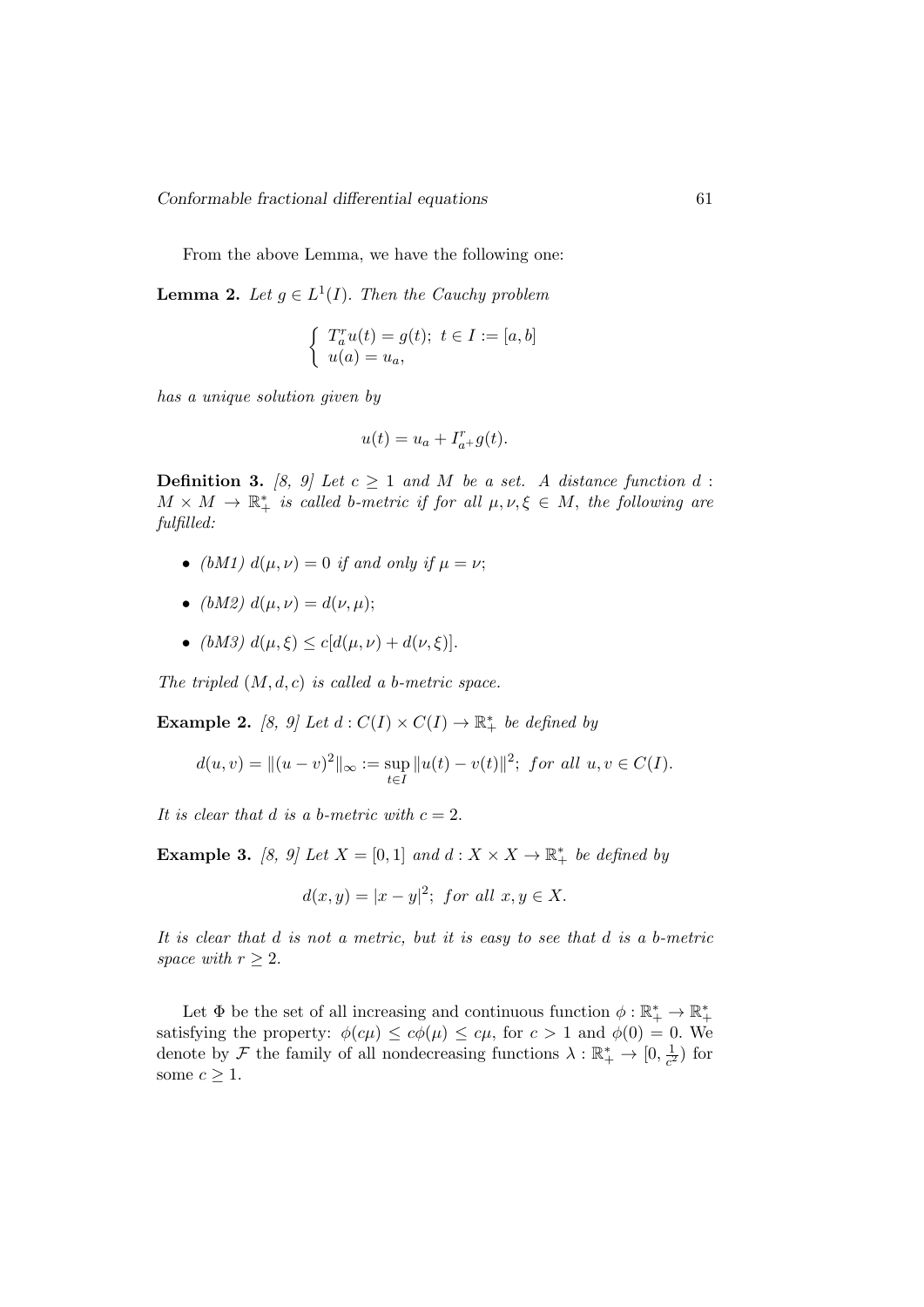**Definition 4.** [8, 9] For a b-metric space  $(M, d, c)$ , an operator  $T : M \to M$ is called a generalized  $\alpha - \phi$ -Geraghty contraction type mapping whenever there exists  $\alpha : M \times M \to \mathbb{R}^*_+$ , and some  $L \geq 0$  such that for

$$
D(x,y) = \max \left\{ d(x,y), d(x,T(x)), d(y,T(y)), \frac{d(x,T(y)) + d(y,T(x))}{2s} \right\},\,
$$

and

$$
N(x, y) = \min\{d(x, y), d(x, T(x)), d(y, T(y))\},\
$$

we have

$$
\alpha(\mu,\nu)\phi(c^3d(T(\mu),T(\nu)) \le \lambda(\phi(D(\mu,\nu))\phi(D(\mu,\nu)) + L\psi(N(\mu,\nu)); \quad (4)
$$

for all  $\mu, \nu \in M$ , where  $\lambda \in \mathcal{F}$ ,  $\phi \psi \in \Phi$ .

**Remark 1.** In the case when  $L = 0$  in Definition 4, and the fact that

$$
d(x, y) \le D(x, y)
$$
; for all  $x, y \in M$ ,

the inequality  $(4)$  becomes

$$
\alpha(\mu,\nu)\phi(c^3d(T(\mu),T(\nu)) \le \lambda(\phi(d(\mu,\nu))\phi(d(\mu,\nu)).\tag{5}
$$

**Definition 5.** [8, 9] Let M be a non empty set,  $T : M \rightarrow M$ , and  $\alpha$ :  $M \times M \to \mathbb{R}^*_+$  be a given mappings. We say that T is  $\alpha$ -admissible if for all  $\mu, \nu \in M$ , we have

$$
\alpha(\mu,\nu) \ge 1 \to \alpha(T(\mu),T(\nu)) \ge 1.
$$

**Definition 6.** [8, 9] Let  $(M, d)$  be a b-metric space and let  $\alpha : M \times M \to \mathbb{R}_+^*$ be a function. M is said to be  $\alpha$ -regular if for every sequence  $\{x_n\}_{n\in\mathbb{N}}$  in M such that  $\alpha(x_n, x_{n+1}) \geq 1$  for all n and  $x_n \to x$  as  $n \to \infty$ , there exists a subsequence  $\{x_{n(k)}\}_{k\in\mathbb{N}}$  of  $\{x_n\}_n$  with  $\alpha(x_{n(k)},x)\geq 1$  for all k.

The following fixed point theorem plays a key role in the proof of our main results.

**Theorem 1.** [8, 9] Let  $(M, d)$  be a complete b-metric space and  $T : M \to M$ be a generalized  $\alpha - \phi$  Geraghty contraction type mapping such that

- (i) T is  $\alpha$  admissible:
- (ii) there exists  $\mu_0 \in M$  such that  $\alpha(\mu_0, T(\mu_0)) > 1$ ;
- (iii) either T is continuous or M is  $\alpha$ -regular.

Then T has a fixed point. Moreover, if

• (iv) for all fixed points  $\mu, \nu$  of T, either  $\alpha(\mu, \nu) \geq 1$  or  $\alpha(\nu, \mu) \geq 1$ , then T has a unique fixed point.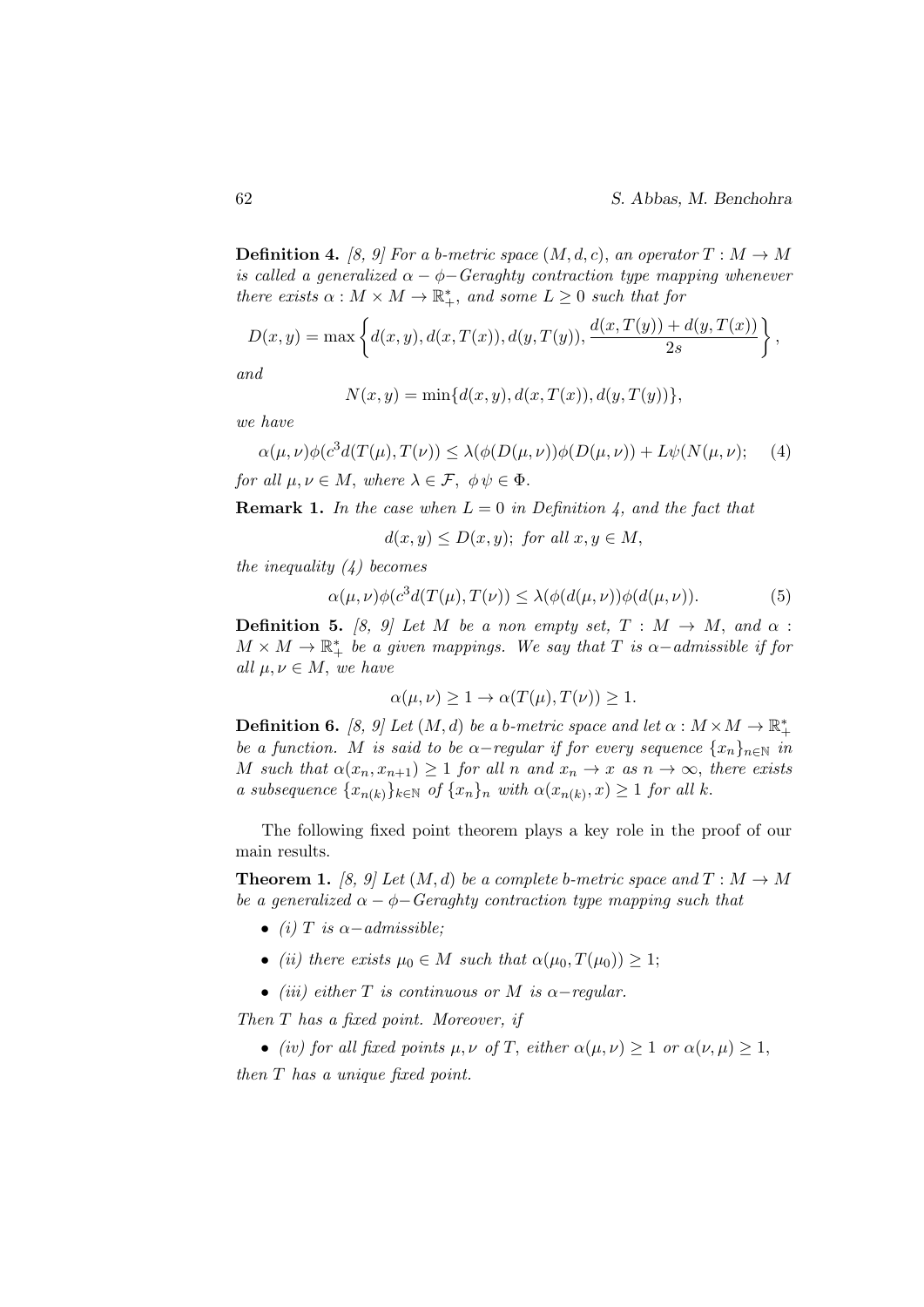## 3 Functional Conformable Fractional Differential Equations

In this section, we are concerned with the existence results of the problem  $(1).$ 

Let  $(C(I), d, 2)$  be the b-metric space with  $c = 2$ , such that  $d: C(I) \times C(I) \to \mathbb{R}^*_+$  is given by:

$$
d(u, v) = ||(u - v)^{2}||_{\infty} := \sup_{t \in I} |u(t) - v(t)|^{2}.
$$

**Definition 7.** By a solution of the problem (1) we mean a function  $u \in C(I)$ that satisfies

$$
u(t) = u_a + \int_a^t (s-a)^{r-1} f(s, u(s)) ds.
$$

The following hypotheses will be used in the sequel.

 $(H_1)$  There exist  $\phi \in \Phi$ ,  $p : C(I) \times C(I) \rightarrow (0, \infty)$  such that for each  $u, v \in C(I)$ , and  $t \in I$ 

$$
|f(t, u) - f(t, v)| \le p(u, v)|u(t) - v(t)|,
$$

with

$$
\left\| \int_a^t (s-a)^{r-1} p(u,v) ds \right\|_{\infty}^2 \leq \phi(\|(u-v)^2\|_{\infty}).
$$

 $(H_2)$  There exist  $\mu_0 \in C(I)$  and a function  $\theta : C(I) \times C(I) \to \mathbb{R}$ , such that

$$
\theta\left(\mu_0(t), u_a + \int_a^t (s-a)^{r-1} f(s, \mu_0(s))ds\right) \ge 0.
$$

 $(H_3)$  For each  $t \in I$ , and  $u, v \in C(I)$ , we have:

$$
\theta(u(t), v(t)) \ge 0
$$

implies

$$
\theta\left(u_a + \int_a^t (s-a)^{r-1} f(s, u(s)) ds, u_a + \int_a^t (s-a)^{r-1} f(s, v(s)) ds\right) \ge 0.
$$

 $(H_4)$  If  ${u_n}_{n\in\mathbb{N}} \subset C(I)$  with  $u_n \to u$  and  $\theta(u_n, u_{n+1}) \geq 1$ , then  $\theta(u_n, u) \geq$ 1.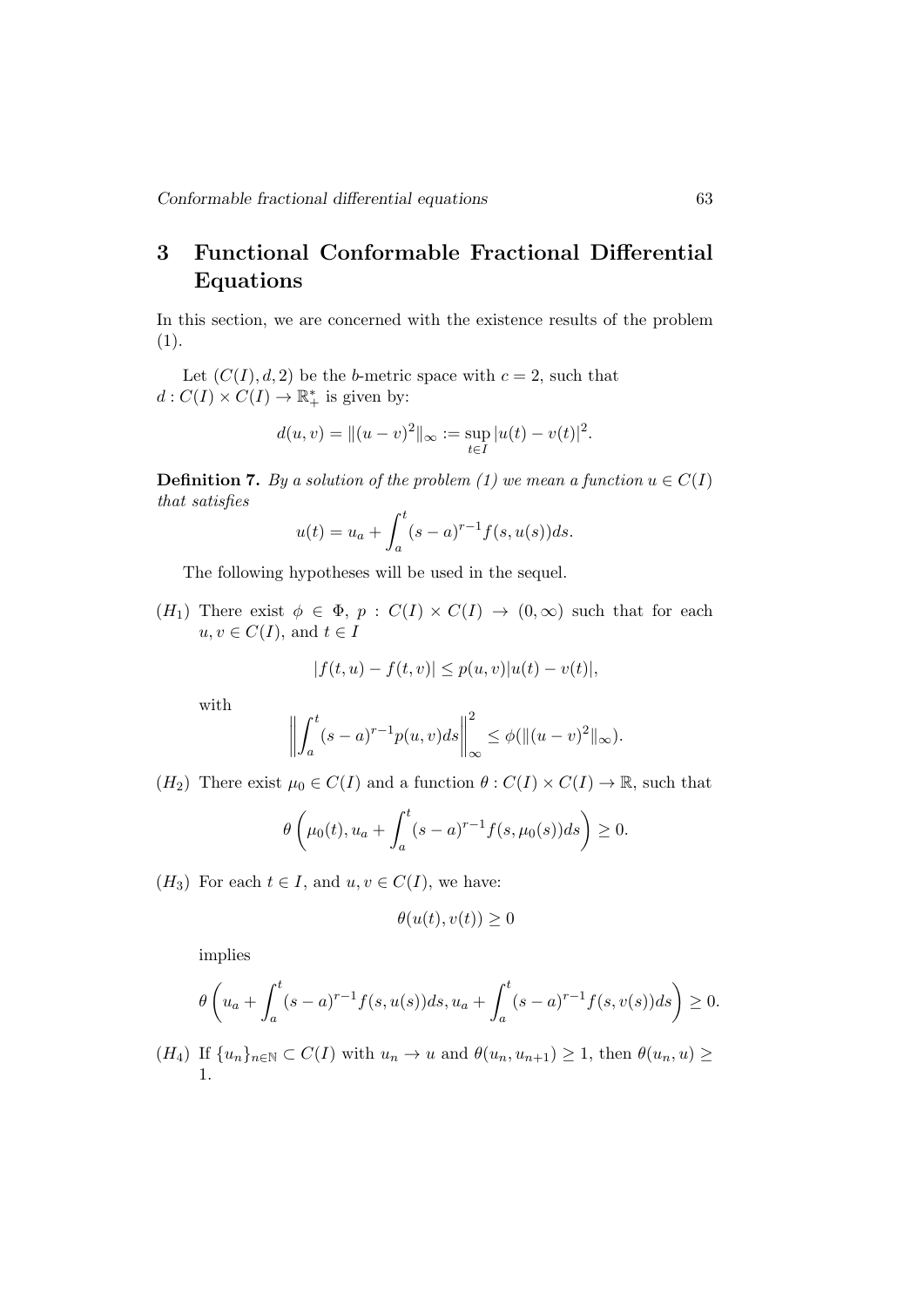**Theorem 2.** Assume that hypotheses  $(H_1) - (H_4)$  hold. Then the problem (1) has a least one solution defined on I.

**Proof.** Consider the operator  $N: C(I) \to C(I)$  defined by

$$
(Nu)(t) = u_a + \int_a^t (s-a)^{r-1} f(s, u(s)) ds.
$$

By using Lemma 2, it is clear that the fixed points of the operator  $N$  are solutions of (1).

Let  $\alpha$ :  $C(I) \times C(I) \rightarrow (0, \infty)$  be the function defined by:

$$
\begin{cases}\n\alpha(u,v) = 1; & if \ \theta(u(t),v(t)) \ge 0, \ t \in I, \\
\alpha(u,v) = 0; & else.\n\end{cases}
$$
\n(6)

First, we prove that N is a generalized  $\alpha$ - $\phi$ -Geraghty operator: For any  $u, v \in C(I)$  and each  $t \in I$ , we have

$$
\begin{array}{lll} |(Nu)(t)-(Nv)(t)|&\leq\int_a^t(s-a)^{r-1}|f(s,u(s))-f(s,v(s))|ds\\ &\leq\int_a^t(s-a)^{r-1}p(u,v)|u(s)-v(s)|ds\\ &\leq |u(t)-v(t)|^2)^{\frac{1}{2}}\int_a^t(s-a)^{r-1}p(u,v)ds\\ &\leq \|(u-v)^2\|_\infty^{\frac{1}{2}}\int_a^t(s-a)^{r-1}p(u,v)ds.\end{array}
$$

Thus

$$
\alpha(u, v) |(Nu)(t) - (Nv)(t)|^2
$$
  
\n
$$
\leq ||(u - v)^2||_{\infty} \alpha(u, v) \left\| \int_a^t (s - a)^{r-1} p(u, v) ds \right\|_{\infty}^2
$$
  
\n
$$
\leq ||(u - v)^2||_{\infty} \phi(||(u - v)^2||_{\infty}).
$$

Hence

$$
\alpha(u,v)\phi(2^3d(N(u),N(v)) \leq \lambda(\phi(d(u,v))\phi(d(u,v)),
$$

where  $\lambda \in \mathcal{F}$ ,  $\phi \in \Phi$ , with  $\lambda(t) = \frac{1}{8}t$ , and  $\phi(t) = t$ . So, N is generalized  $\alpha$ - $\phi$ -Geraghty operator.

Let  $u, v \in C(I)$  such that

$$
\alpha(u, v) \geq 1.
$$

Thus, for each  $t \in I$ , we have

$$
\theta(u(t),v(t))\geq 0.
$$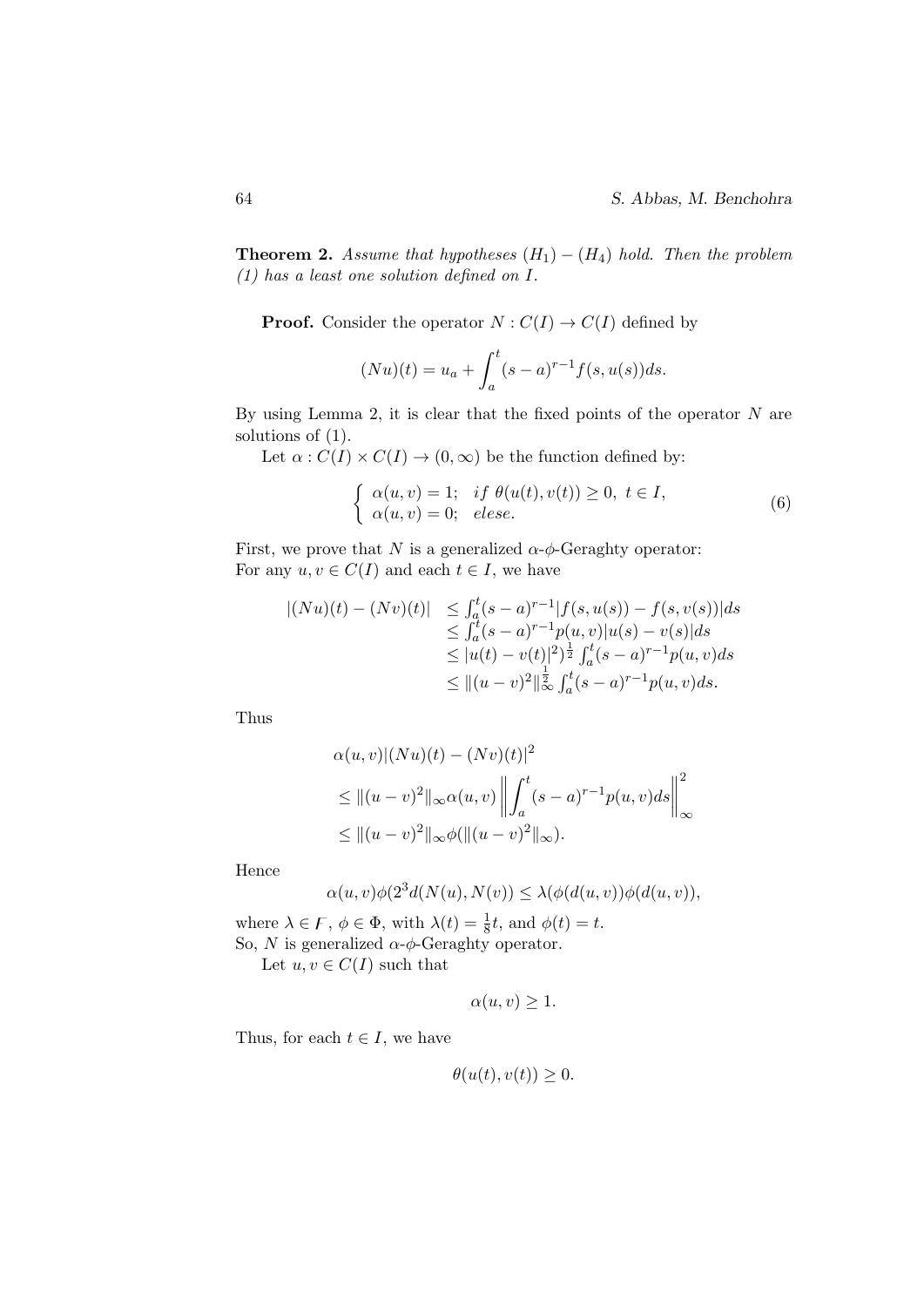This implies from  $(H_3)$  that

$$
\theta(Nu(t), Nv(t)) \ge 0,
$$

which gives

$$
\alpha(N(u), N(v)) \ge 1.
$$

Hence,  $N$  is a  $\alpha$ -admissible.

Now, from  $(H_2)$ , there exists  $\mu_0 \in C(I)$  such that

 $\alpha(\mu_0, N(\mu_0)) > 1.$ 

Finally, from  $(H_4)$ , If  $\mu_{n,n\in\mathbb{N}}\subset M$  with  $\mu_n\to\mu$  and  $\alpha(\mu_n,\mu_{n+1})\geq 1$ , then

 $\alpha(\mu_n,\mu) \geq 1.$ 

From an application of Theorem 1, we deduce that  $N$  has a fixed point  $u$ which is a solution of problem (1).

### 4 Neutral Conformable Fractional Differential Equations

Now, we are concerned with the existence results of the problems (2) and (3). Consider the Banach space

$$
C = \{u : (-h, b] \to \mathbb{R}, \ u|_{(-h, a]} \in \mathcal{C}, \ u|_{I} \in C(I)\},\
$$

with the norm

$$
||u||_C = \max{||\varphi||_{[-h,a]}, ||u||_{\infty}}.
$$

Let  $(C, d, 2)$  be the *b*-metric space with  $c = 2$ , such that  $d: C \times C \to \mathbb{R}_+^*$  is given by:

$$
d(u, v) = ||(u - v)^{2}||_{C} := \max{||\varphi||_{[-h, a]}, ||(u - v)^{2}||_{\infty}}.
$$

**Definition 8.** By a solution of the problem (2) we mean a function  $u \in C$ that satisfies

$$
u(t) = \begin{cases} \varphi(t); \ t \in [-h, a], \\ \varphi(a) - z(a, u_a) + z(t, u(t)) + \int_a^t (s - a)^{r-1} f(s, u_s) ds; \ t \in I. \end{cases}
$$

Consider the following hypotheses: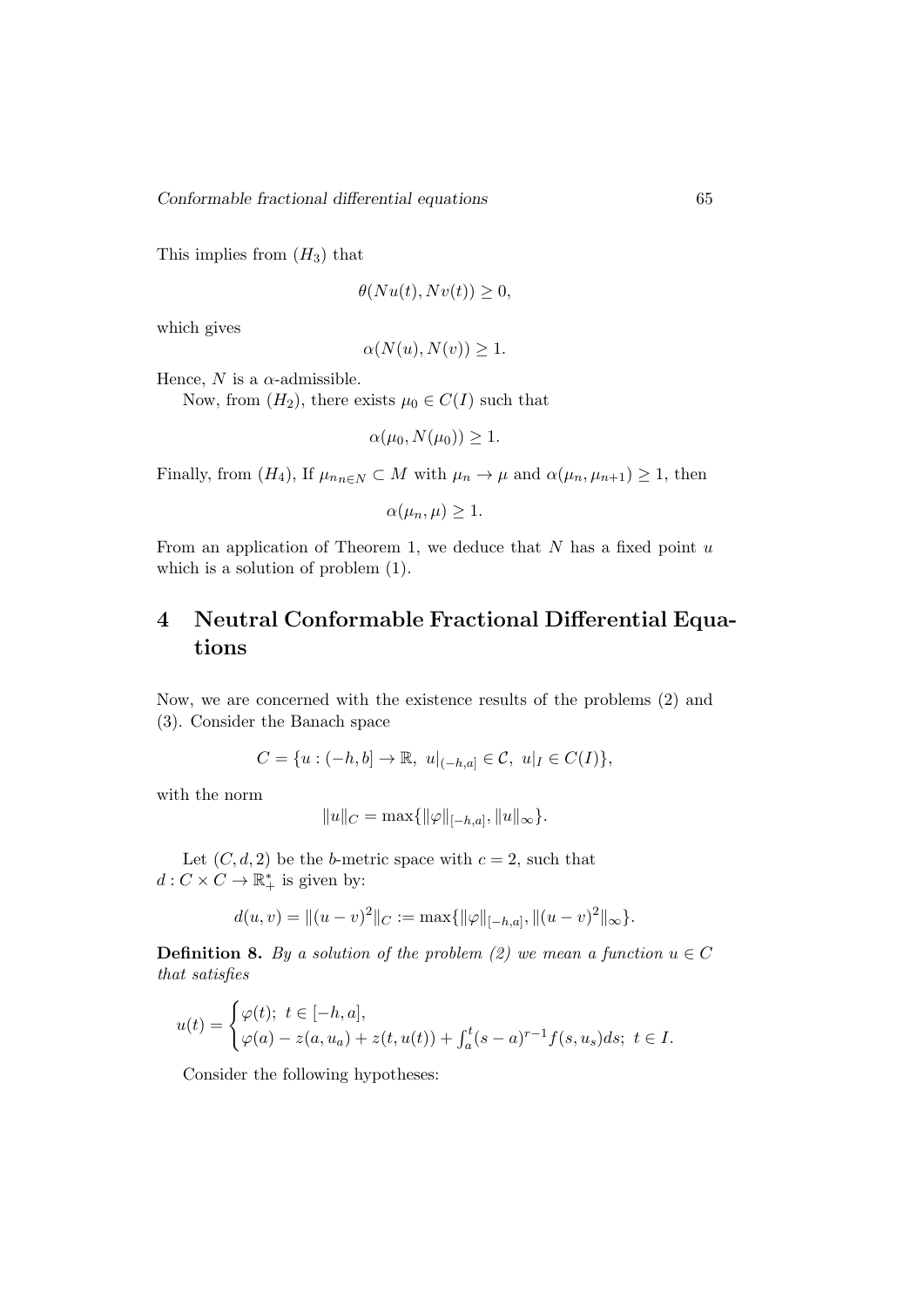$(H_{01})$  There exist  $\psi \in \Phi$ , and  $p, q : \mathcal{C} \times \mathcal{C} \to (0, \infty)$  such that for each  $u, v \in \mathcal{C}$ , and  $t \in I$  $|f(t, u)| \geq f(u, u)$ ko  $||u||$ 

$$
|f(t, u) - f(t, v)| \le p(u, v) ||u - v||_{[-h, a]},
$$

and

$$
|z(t, u) - z(t, v)| \le q(u, v) ||u - v||_{[-h, a]},
$$

with

$$
\left\| q(u,v) + \int_a^t (s-a)^{r-1} p(u,v) ds \right\|_C^2 \leq \psi(\|(u-v)^2\|_C).
$$

 $(H_{02})$  There exist  $\nu_0 \in C(I)$  and a function  $\iota : C(I) \times C(I) \to \mathbb{R}$ , such that

$$
\iota\left(\nu_0(t), \varphi(a) - g(a, u_a) + g(t, \nu_{0t}) + \int_a^t (s-a)^{r-1} f(s, \nu_{0s}) ds\right) \ge 0.
$$

 $(H_{03})$  For each  $t \in I$ , and  $u, v \in C(I)$ , we have:

$$
\iota(u(t), v(t)) \ge 0
$$
  
implies 
$$
\iota(\varphi(a) - g(a, u_a) + g(t, u_t) + \int_a^t (s - a)^{r-1} f(s, u_s) ds,
$$

$$
\varphi(a) - g(a, v_a) + g(t, v_t) + \int_a^t (s - a)^{r-1} f(s, v_s) ds \ge 0.
$$

 $(H_{04})$  If  $\{u_n\}_{n\in\mathbb{N}}\subset C(I)$  with  $u_n\to u$  and  $\iota(u_n, u_{n+1})\geq 1$ , then  $\iota(u_n, u)\geq 1$ .

**Theorem 3.** Assume that hypotheses  $(H_{01}) - (H_{04})$  hold. Then the problem (2) has a least one solution defined on  $[-h, b]$ .

**Proof.** Consider the operator  $G: C \to C$  defined by

$$
(Gu)(t) = \begin{cases} \varphi(t); \ t \in [-h, a], \\ \varphi(a) - g(a, u_a) + g(t, u_t) + \int_a^t (s - a)^{r-1} f(s, u_s) ds; \ t \in I. \end{cases}
$$
\n(7)

It is clear that the fixed points of the operator  $G$  are solutions of  $(2)$ .

Let  $\alpha$ :  $C(I) \times C(I) \rightarrow (0, \infty)$  be the function defined in (6).

We start by proving that G is a generalized  $\alpha$ - $\psi$ -Geraghty operator: Let  $u, v \in C$ . For each  $t \in [-h, a]$ , we have

$$
|(Gu)(t) - (Gv)(t)| = 0,
$$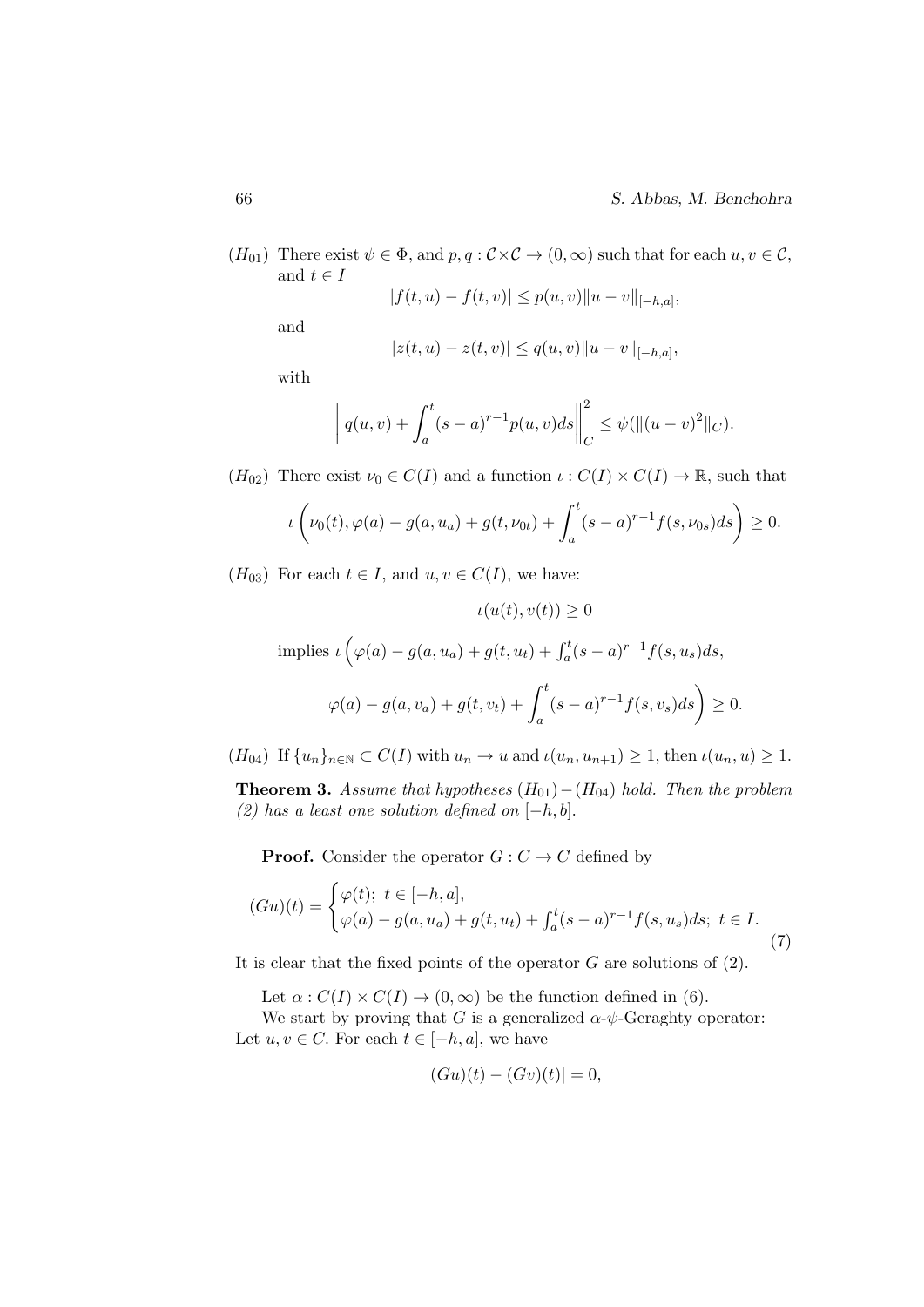and for each  $t \in I$ , we have

$$
\begin{array}{lll} |(Gu)(t) - (Gv)(t)| & \leq |z(t, u_t) - z(t, v_t)| + \int_a^t (s - a)^{r-1} |f(s, u_s) - f(s, v_s)| ds \\ & \leq q(u, v)|u_t - v_t| + \int_a^t (s - a)^{r-1} p(u, v)|u_s - v_s| ds \\ & \leq |u_t - v_t|^2 \Big) \frac{1}{2} q(u, v) + |u_t - v_t|^2 \Big) \frac{1}{2} \int_a^t (s - a)^{r-1} p(u, v) ds \\ & \leq ||(u - v)^2||_C^{\frac{1}{2}} \Big( q(u, v) + \int_a^t (s - a)^{r-1} p(u, v) ds \Big) \,. \end{array}
$$

Thus, we get

$$
\alpha(u, v) | (Gu)(t) - (Gv)(t) |^{2}
$$
  
\n
$$
\leq ||(u - v)^{2}||_{C}\alpha(u, v) \left||q(u, v) + \int_{a}^{t} (s - a)^{r-1} p(u, v) ds \right||_{C}^{2}
$$
  
\n
$$
\leq ||(u - v)^{2}||_{C}\psi(||(u - v)^{2}||_{C}).
$$

Hence

$$
\alpha(u,v)\psi(2^3d(G(u),G(v)) \leq \lambda(\psi(d(u,v))\psi(d(u,v)),
$$

where  $\lambda \in F$ ,  $\psi \in \Phi$ , with  $\lambda(t) = \frac{1}{8}t$ , and  $\psi(t) = t$ .

So, G is generalized  $\alpha$ - $\psi$ -Geraghty operator.

Let  $u, v \in C(I)$  such that

$$
\alpha(u, v) \ge 1.
$$

Thus, for each  $t \in I$ , we have

$$
\iota(u(t), v(t)) \ge 0.
$$

This implies from  $(H_{03})$  that

$$
\iota((Gu)(t), (Gv)(t)) \ge 0,
$$

which gives

$$
\alpha(G(u), G(v)) \ge 1.
$$

Hence, N is a  $\alpha$ -admissible.

Now, from  $(H_{02})$ , there exists  $\nu_0 \in C(I)$  such that

$$
\alpha(\nu_0, G(\nu_0)) \ge 1.
$$

Finally, from  $(H_{04})$ , If  $\mu_{nn\in\mathbb{N}}\subset M$  with  $\mu_n\to\mu$  and  $\alpha(\mu_n,\mu_{n+1})\geq 1$ , then

$$
\alpha(\mu_n,\mu)\geq 1.
$$

From an application of Theorem 1, we deduce that  $G$  has a fixed point  $u$ which is a solution of problem (2).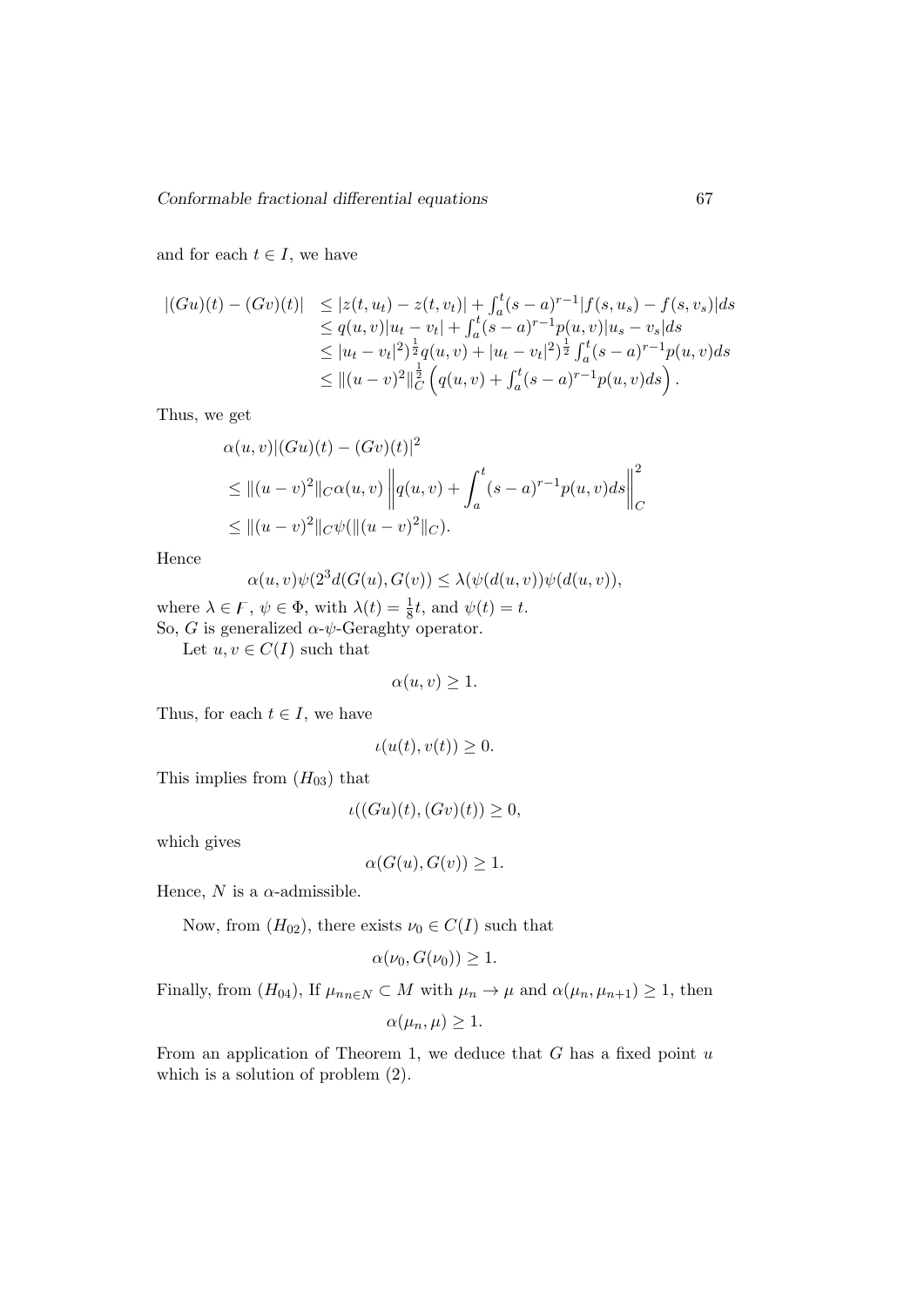### 5 Neutral Conformable Fractional Differential Equations with Infinite Delay

In this section, we establish some existence results for problem (3). Let the space  $(\mathcal{B}, \|\cdot\|_{\mathcal{B}})$  is a seminormed linear space of functions mapping  $(-\infty, a]$  into R, and satisfying the following fundamental axioms which were adapted from those introduced by Hale and Kato [19] for ordinary differential functional equations:

- $(A_1)$  If  $u:(-\infty,b]\to\mathbb{R}$ , and  $u_a\in\mathcal{B}$ , then there are constants  $L, M, H > 0$ , such that for any  $t \in I$  the following conditions hold:
	- (i)  $u_t$  is in  $\mathcal{B}$ ,
	- $(ii)$   $||u_t||_{\mathcal{B}} \leq K||u_1||_{\mathcal{B}} + M \sup_{s \in [a,t]} |u(s)|,$
	- (*iii*)  $||u(t)|| \le H||u_t||_B$ .
- $(A_2)$  For the function  $u(·)$  in  $(A_1)$ ,  $u_t$  is a  $B-$  valued continuous function on I.
- $(A_3)$  The space  $\beta$  is complete.

Consider the space

$$
\Omega = \{ u : (-\infty, b] \to \mathbb{R}, \ u|_{(-\infty, a]} \in \mathcal{B}, \ u|_{I} \in C(I) \}.
$$

**Definition 9.** By a solution of the problem (3) we mean a function  $u \in \Omega$ that satisfies

$$
u(t) = \begin{cases} \varphi(t); \ t \in (-\infty, a], \\ \varphi(a) - g(a, u_a) + g(t, u_t) + \int_a^t (s - a)^{r-1} f(s, u_s) ds; \ t \in I. \end{cases}
$$

Consider the operator  $N_1: \Omega \to \Omega$  defined by:

$$
(N_1u)(t) = \begin{cases} \varphi(t); \ t \in (-\infty, a], \\ \varphi(a) - z(a, u_a) + z(t, u_t) + \int_a^t (s - a)^{r-1} f(s, u_s) ds; \ t \in I. \end{cases}
$$
(8)

Let  $x(\cdot): (-\infty, b] \to \mathbb{R}$  be a function defined by

$$
x(t) = \begin{cases} \varphi(t); & t \in (-\infty, a], \\ \varphi(a) - z(a, u_a) & t \in I. \end{cases}
$$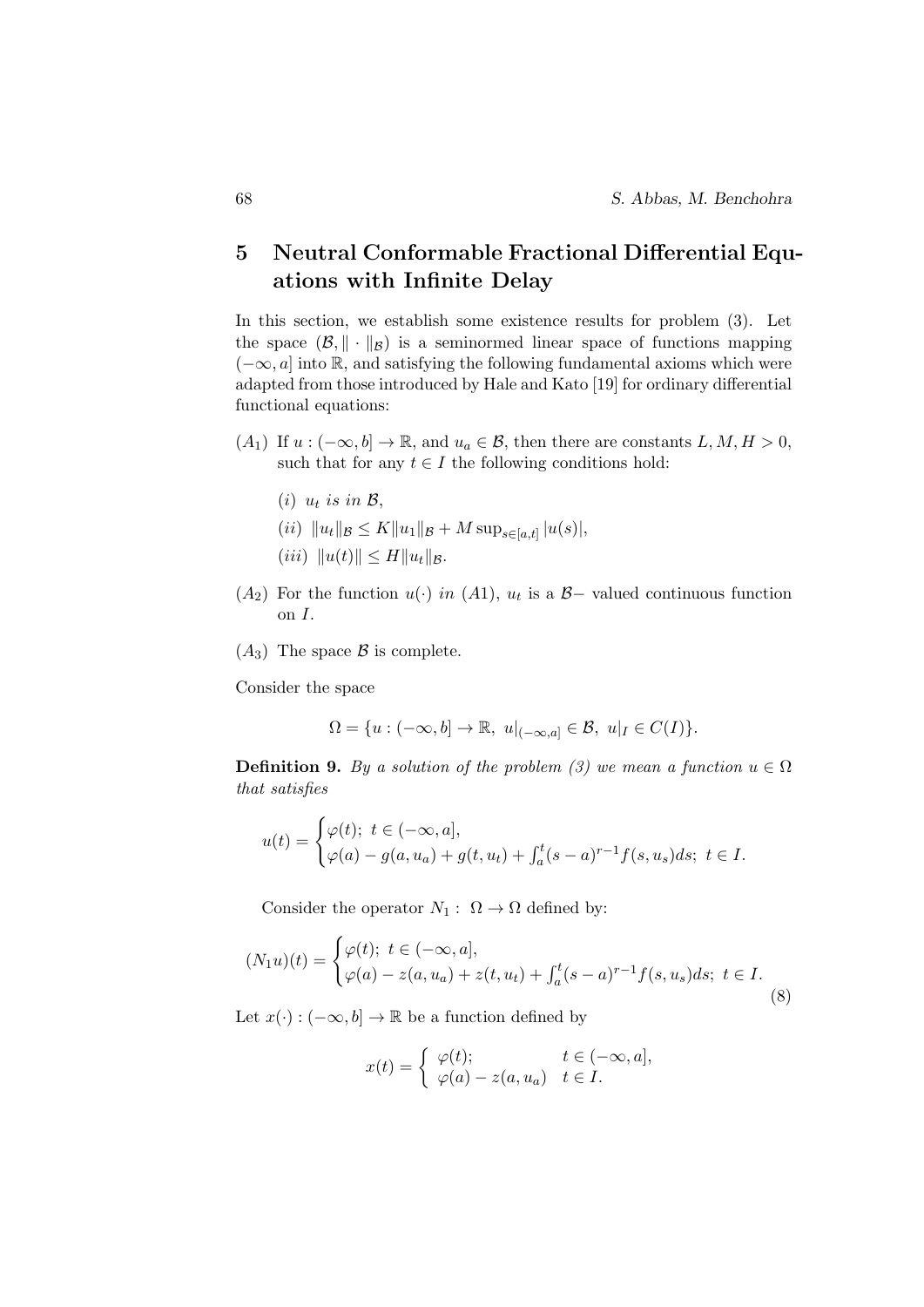Then  $x_0 = \varphi$ . For each  $z \in C(I)$ , with  $z(0) = 0$ , we denote by  $\overline{z}$  the function defined by

$$
\overline{z} = \begin{cases} 0; & t \in t \in (-\infty, 0], \\ z(t), & t \in I. \end{cases}
$$

If  $u(\cdot)$  satisfies the integral equation

$$
u(t) = \varphi(a) - g(a, u_a) + g(t, u_t) + \int_a^t (s - a)^{r-1} f(s, u_s) ds.
$$

We can decompose  $u(\cdot)$  as  $u(t) = \overline{z}(t) + x(t)$ ; for  $t \in I$ , which implies that  $u_t = \overline{z}_t + x_t$  for every  $t \in I$ , and the function  $z(\cdot)$  satisfies

$$
z(t) = z(t, \overline{z}_s + x_s) + \int_a^t (s-a)^{r-1} f(s, \overline{z}_s + x_s) ds.
$$

Set

$$
C_0 = \{ z \in C(I); \ z_0 = 0 \},\
$$

and let  $\|\cdot\|_T$  be the norm in  $C_0$  defined by

$$
||z||_b = ||z_0||_B + \sup_{t \in I} |z(t)| = \sup_{t \in I} |z(t)|; \ z \in C_0.
$$

 $C_0$  is a Banach space with norm  $\|\cdot\|_b$ . Define the operator  $P : C_0 \to C_0$ ; by

$$
(Pz)(t) = z(t, \overline{z}_s + x_s) + \int_a^t (s-a)^{r-1} f(s, \overline{z}_s + x_s) ds.
$$
 (9)

Thus, the operator  $N_1$  has a fixed point is equivalent to  $P$  has a fixed point. We turn to proving that  $P$  has a fixed point.

Let  $(C_0, d, 2)$  be the *b*-metric space with  $c = 2$ , such that  $d: C_0 \times C_0 \to \mathbb{R}^*_+$  is given by:

$$
d(u, v) = ||(u - v)^2||_b.
$$

As in the prove of Theorem 3, we give without prove the following Theorem:

Theorem 4. Assume that the following hypotheses hold:

 $(H_{001})$  There exist  $\psi \in \Phi$ , and  $p, q : \mathcal{B} \times \mathcal{B} \to (0, \infty)$  such that for each  $u, v \in \mathcal{B}$ , and  $t \in I$ 

$$
|f(t, u) - f(t, v)| \le p(u, v) ||u - v||_{\mathcal{B}},
$$

and

$$
|z(t, u) - z(t, v)| \le q(u, v) ||u - v||_{\mathcal{B}},
$$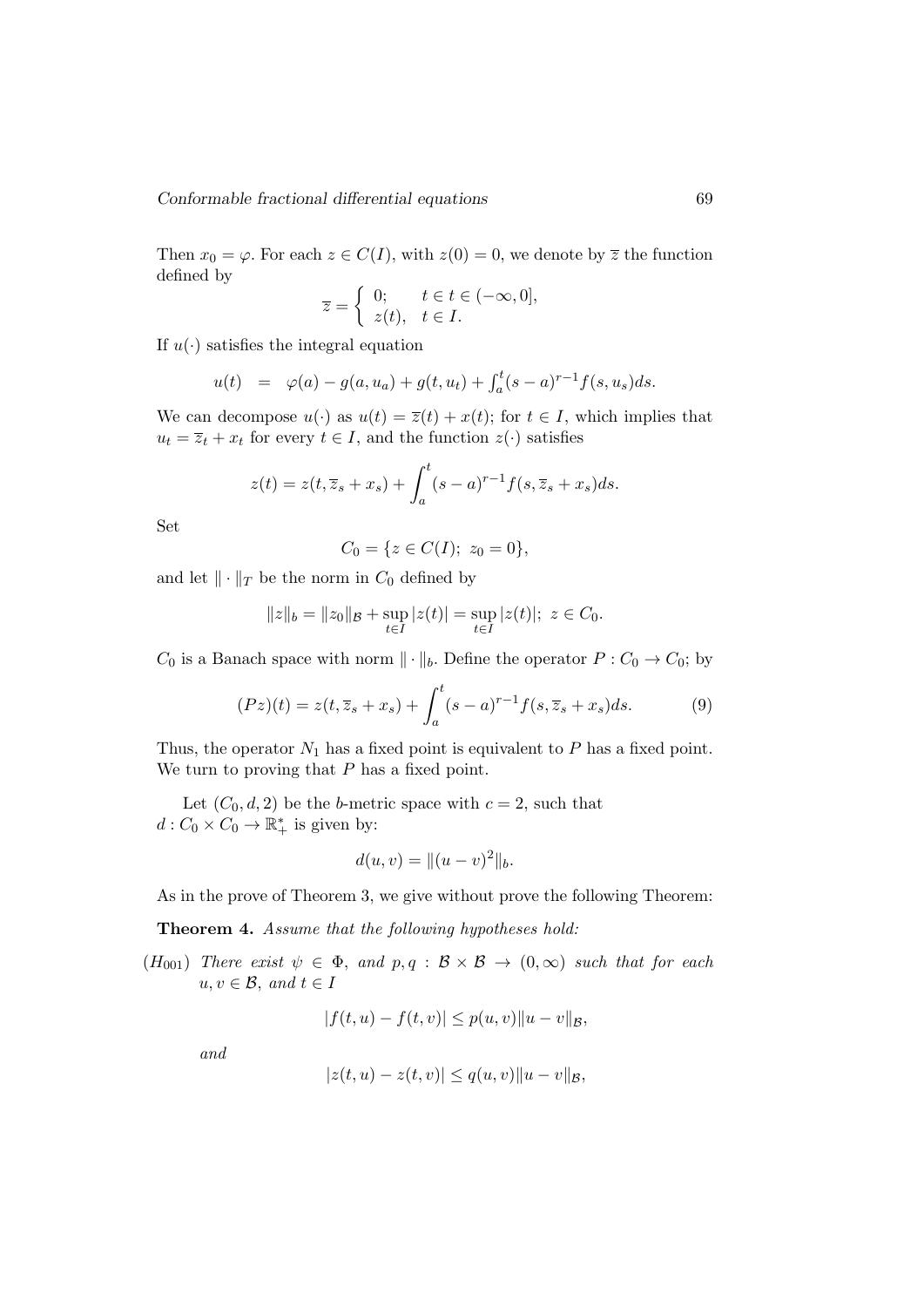70 S. Abbas, M. Benchohra

with

$$
\left\| q(u,v) + \int_a^t (s-a)^{r-1} p(u,v) ds \right\|_b^2 \leq \psi(\|(u-v)^2\|_b),
$$

 $(H_{002})$  There exist  $\nu_1 \in C(I)$  and a function  $\iota : C(I) \times C(I) \to \mathbb{R}$ , such that

$$
\iota\left(\nu_1(t), z(t, \nu_{1t}) + \int_a^t (s-a)^{r-1} f(s, \nu_{1s}) ds\right) \ge 0,
$$

 $(H<sub>003</sub>)$  For each  $t \in I$ , and  $u, v \in C_0$ , we have:

$$
\iota(u_t, v_t) \ge 0
$$
  
implies 
$$
\iota(z(t, u_t) + \int_a^t (s - a)^{r-1} f(s, u_s) ds,
$$
  

$$
z(t, v_t) + \int_a^t (s - a)^{r-1} f(s, v_s) ds \bigg) \ge 0,
$$

 $(H_{004})$  If  $\{w_n\}_{n\in\mathbb{N}}\subset C_0$  with  $w_n\to u$  and  $\iota(w_n, w_{n+1})\geq 1$ , then  $\iota(w_n, w)\geq 1$ .

Then the problem (3) has a least one solution defined on  $(-\infty, b]$ .

### 6 Examples

**Example 1.** Let  $(C([0, 1]), d, 2)$  be the complete b-metric space, such that  $d: C([0,1]) \times C([0,1]) \to \mathbb{R}^*_+$  is given by:

$$
d(u, v) = ||(u - v)^2||_C.
$$

Consider the following conformable fractional differential problem

$$
\begin{cases}\n(T_{0+}^{r}u)(t) = f(t, u(t)); \ t \in [0, 1], \\
u(0) = 1,\n\end{cases}
$$
\n(10)

where

$$
f(t, u(t)) = \frac{1 + \sin(|u(t)|)}{4(1 + |u(t)|)}; \ t \in [0, 1].
$$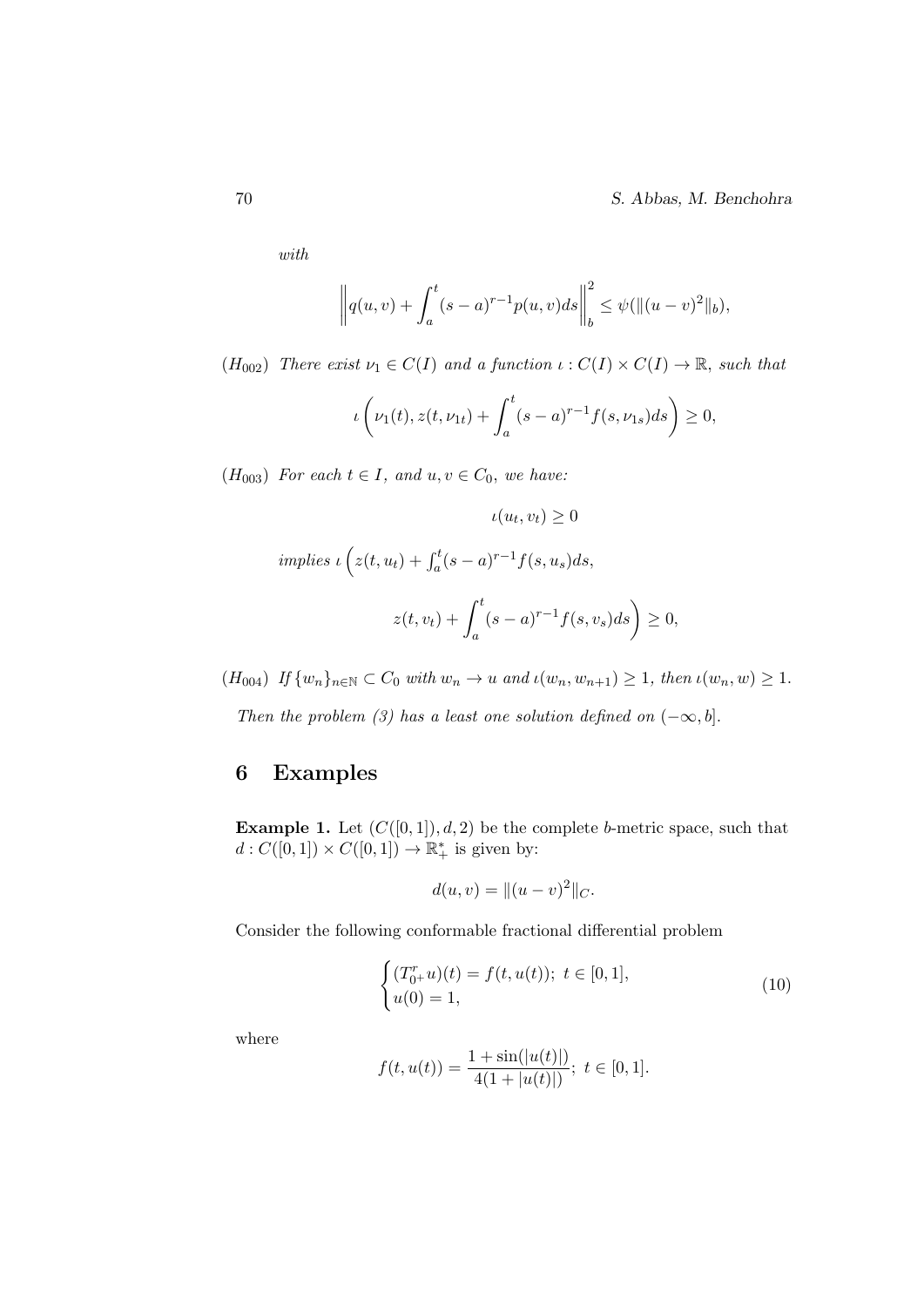Let  $t \in (0, 1]$ , and  $u \in C([0, 1])$ . If  $|u(t)| \leq |v(t)|$ , then

$$
|f(t, u(t)) - f(t, v(t))| = \left| \frac{1 + \sin(|u(t)|)}{4(1 + |u(t)|)} - \frac{1 + \sin(|v(t)|)}{4(1 + |v(t)|)} \right|
$$
  
\n
$$
\leq \frac{1}{4} ||u(t)| - |v(t)|| + \frac{1}{4} |\sin(|u(t)|) - \sin(|v(t)|)|)
$$
  
\n
$$
+ \frac{1}{4} ||u(t)| \sin(|v(t)|) - |v(t)| \sin(|u(t)|)|)
$$
  
\n
$$
\leq \frac{1}{4} |u(t) - v(t)| + \frac{1}{4} |\sin(|u(t)|) - \sin(|v(t)|)|)
$$
  
\n
$$
+ \frac{1}{4} ||v(t)| \sin(|v(t)|) - |v(t)| \sin(|u(t)|)|)
$$
  
\n
$$
= \frac{1}{4} |u(t) - v(t)| + \frac{1}{4} (1 + |v(t)|) |\sin(|u(t)|) - \sin(|v(t)|)|)
$$
  
\n
$$
\leq \frac{1}{4} |u(t) - v(t)| + \frac{1}{2} (1 + |v(t)|)
$$
  
\n
$$
\times \left| \sin \left( \frac{||u(t)| - |v(t)||}{2} \right) \right| |\cos \left( \frac{|u(t)| + |v(t)|}{2} \right) \right|
$$
  
\n
$$
\leq \frac{1}{4} (2 + |v(t)|) |u(t) - v(t)|.
$$

The case when  $|v(t)| \leq |u(t)|$ , we get

$$
|f(t, u(t)) - f(t, v(t))| \le \frac{1}{4}(2 + |u(t)|)|u(t) - v(t)|.
$$

So,

$$
|f(t, u(t)) - f(t, v(t))| \le \frac{1}{4} \min_{t \in I} \{2 + |u(t)|, 2 + |v(t)|\} |u(t) - v(t)|.
$$

Thus, hypothesis  $(H_1)$  is satisfied with

$$
p(u, v) = \frac{1}{4} \min_{t \in I} \{2 + |u(t)|, 2 + |v(t)|\}.
$$

Define the functions  $\lambda(t) = \frac{1}{8}t$ ,  $\phi(t) = t$ ,  $\alpha$ :  $C([0, 1]) \times C([0, 1]) \rightarrow \mathbb{R}_{+}^{*}$ with  $\int \alpha(u,v) = 1; \text{ if } \delta(u(t),v(t)) \geq 0, \text{ } t \in I,$ 

$$
\begin{cases}\n\alpha(u,v) = 0; \text{ else,} \\
\alpha(u,v) = 0; \text{ else,}\n\end{cases}
$$

and  $\delta: C([0,1]) \times C([0,1]) \to \mathbb{R}$  with  $\delta(u, v) = ||u - v||_C$ . Hypothesis  $(H_2)$  is satisfied with  $\mu_0(t) = u(0)$ . Also,  $(H_3)$  holds from the

 $\overline{\phantom{a}}$  $\overline{\phantom{a}}$  $\overline{\phantom{a}}$  $\overline{\phantom{a}}$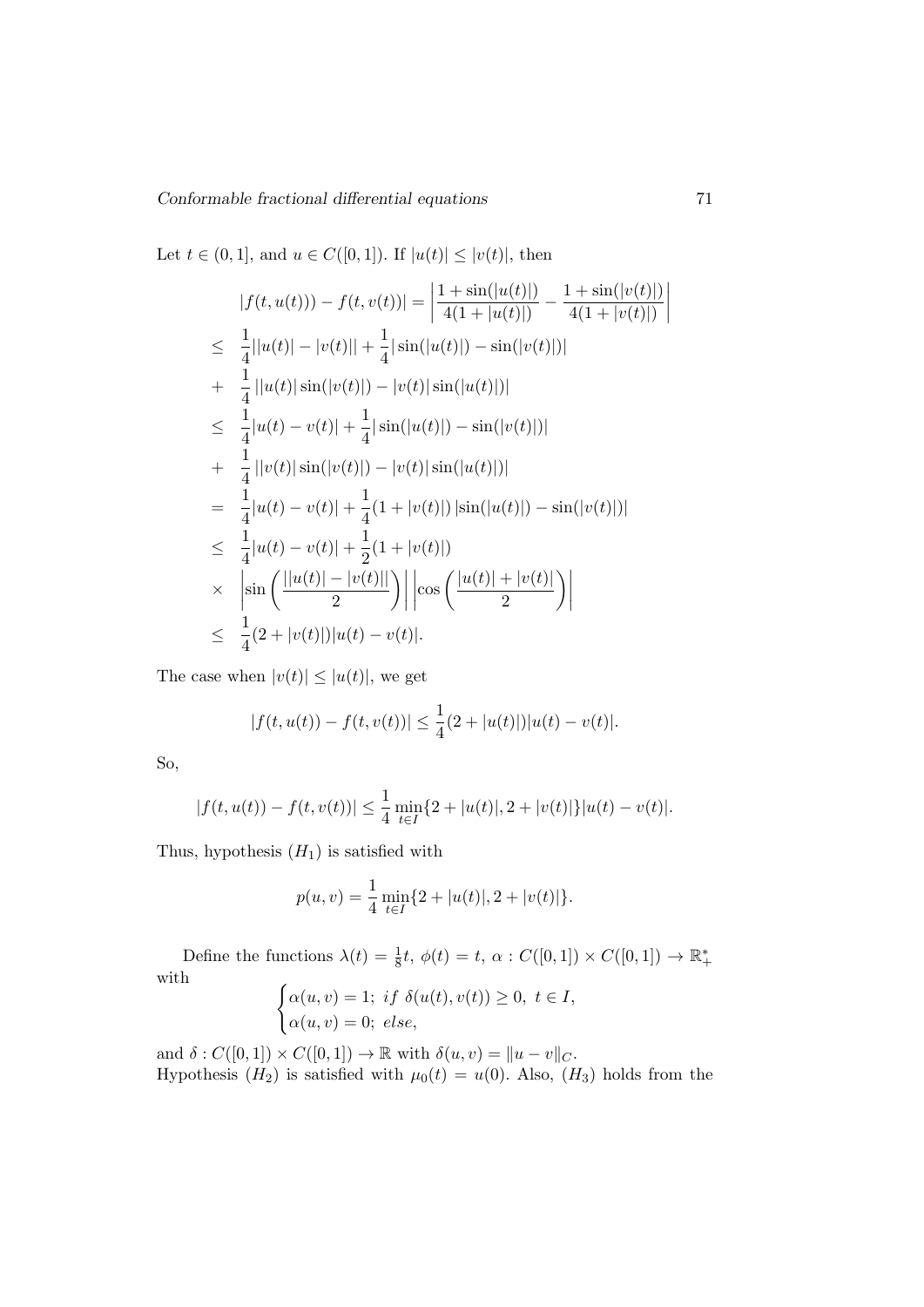definition of the function  $\delta$ . Hence by Theorem 2, problem (10) has at least one solution defined on [0, 1].

Example 2. Consider now the following conformable neutral fractional differential problem

$$
\begin{cases} u(t) = t; \ t \in [-1, 0], \\ T_{0+}^{r} (u(t) - 1 - \sin(|u_{t}|)) = \frac{1 + \sin(|u_{t}|)}{1 + |u_{t}|}; \ t \in [0, 1]. \end{cases}
$$
(11)

For each  $t \in [0, 1]$ , we set

$$
f(t, u) = \frac{1 + \sin(||u||_{[-1,0]})}{1 + ||u||_{[-1,0]})},
$$

and

$$
z(t, u) = 1 + \sin(||u||_{[-1,0]}).
$$

Let  $t \in (0, 1]$ , and  $u, v \in C([-1, 0])$ . Then, we get

$$
|f(t, u) - f(t, v)| \le \min_{t \in I} \{2 + ||u||_{[-1, 0]}), 2 + ||v||_{[-1, 0]})\} ||u - v||_{[-1, 0]}),
$$

and

$$
|z(t, u) - z(t, v)| \leq \left| \cos \left( \frac{\|u\|_{[-1, 0]}) + \|v\|_{[-1, 0]}}{2} \right) \right| \|u - v\|_{[-1, 0]}).
$$

Thus, hypothesis  $(H_{01})$  is satisfied with

$$
p(u, v) = \frac{1}{4} \min_{t \in I} \{2 + ||u||_{[-1,0]}), 2 + ||v||_{[-1,0]})\},\,
$$

and

$$
q(u,v) = \left|\cos\left(\frac{\|u\|_{[-1,0]}) + \|v\|_{[-1,0]}}{2}\right)\right|.
$$

Define the functions  $\lambda(t) = \frac{1}{8}t$ ,  $\psi(t) = t$ ,  $\alpha$ :  $C([0, 1]) \times C([0, 1]) \rightarrow \mathbb{R}_{+}^{*}$ with

$$
\begin{cases} \alpha(u,v) = 1; \text{ if } \delta(u(t),v(t)) \ge 0, \ t \in I, \\ \alpha(u,v) = 0; \ \text{else}, \end{cases}
$$

and  $\delta: C([0,1]) \times C([0,1]) \to \mathbb{R}$  with  $\delta(u, v) = ||u - v||_C$ . Hypothesis  $(H_{02})$  is satisfied with  $\nu_0(t) = 2$ . Also,  $(H_{03})$  is satisfied from the definition of the function  $\delta$ . Hence by Theorem 3, problem (11) has at least one solution defined on [−1, 1].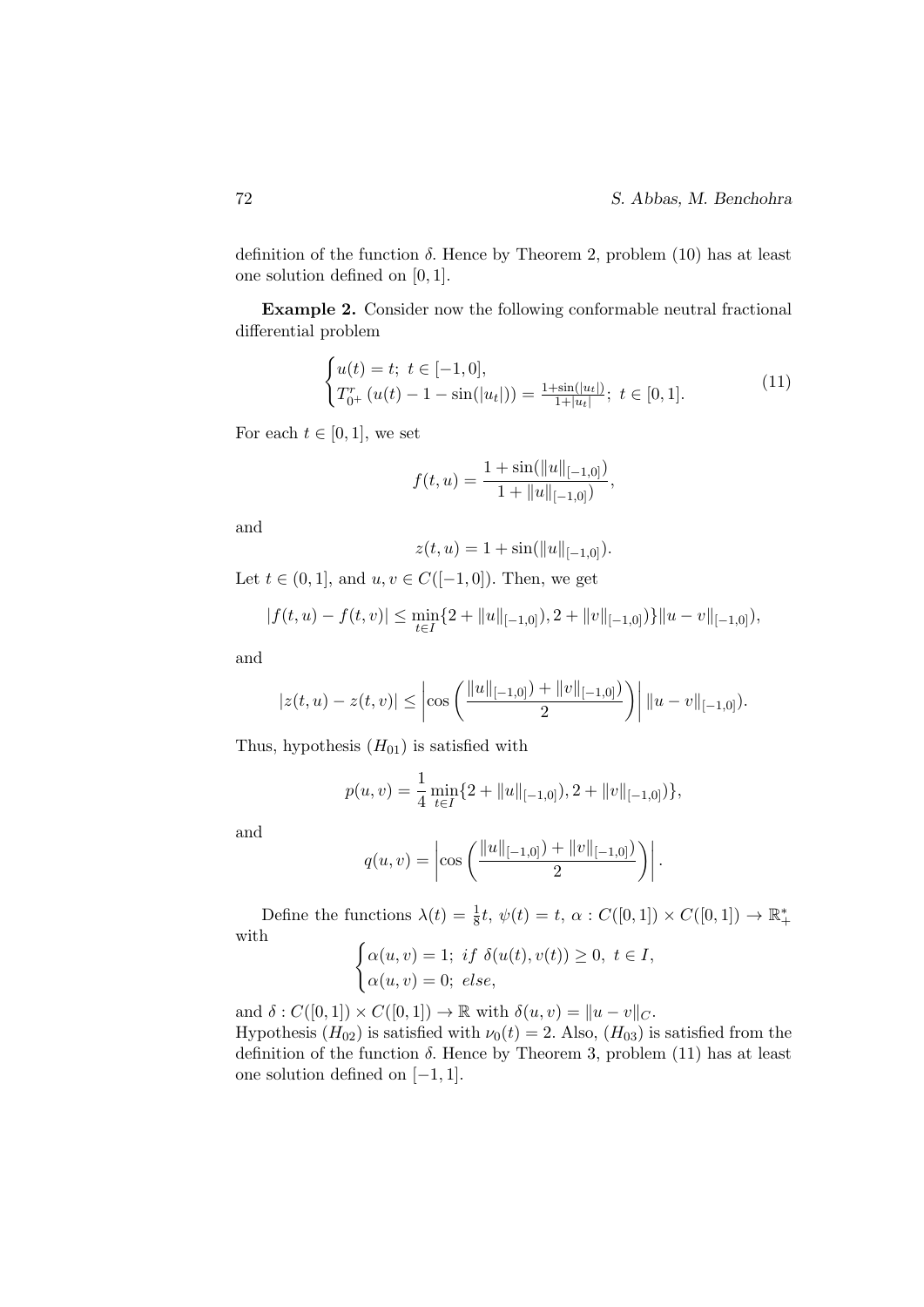**Example 3.** Let  $\gamma$  be a positive real constant and

$$
B_{\gamma} = \{ u \in C((-\infty, 1], \mathbb{R},) : \lim_{\theta \to -\infty} e^{\gamma \theta \theta} u(\theta) \text{ exists in } \mathbb{R} \}. \tag{12}
$$

The norm of  $B_{\gamma}$  is given by

$$
||u||_{\gamma} = \sup_{\theta \in (-\infty, 1]} e^{\gamma \theta} |u(\theta)|.
$$

Let  $u : (-\infty, 1] \to \mathbb{R}$  be such that  $u_0 \in B_\gamma$ . Then

$$
\lim_{\theta \to -\infty} e^{\gamma \theta} u_t(\theta)
$$
  
= 
$$
\lim_{\theta \to -\infty} e^{\gamma \theta} u(t + \theta - 1) = \lim_{\theta \to -\infty} e^{\gamma (\theta - t + 1)} u(\theta)
$$
  
= 
$$
e^{\gamma (-t+1)} \lim_{\theta \to -\infty} e^{\gamma (\theta)} u_1(\theta) < \infty.
$$

Hence  $u_t \in B_\gamma$ . Finally we prove that

$$
||u_t||_{\gamma} \le K||u_1||_{\gamma} + M \sup_{s \in [0,t]} |u(s)|,
$$

where  $K = M = 1$  and  $H = 1$ . We have

$$
||u_t(\theta)|| = |u(t + \theta - 1|).
$$

If  $t + \theta \leq 1$ , we get

$$
||u_t(\beta)|| \leq \sup_{s \in (-\infty,1]} |u(s)|.
$$

For  $t+\theta\geq 1,$  then we have

$$
||u_t(\beta)|| \le \sup_{s \in [0,t]} |u(s)|.
$$

Thus for all  $t + \theta \in I$ , we get

$$
||u_t(\beta)|| \le \sup_{s \in (-\infty,0]} |u(s)| + \sup_{s \in [0,t]} |u(s)|.
$$

Then

$$
||u_t||_{\gamma} \le ||u_1||_{\gamma} + \sup_{s \in [0,t]} |u(s)|.
$$

It is clear that  $(B_{\gamma}, \|\cdot\|)$  is a Banach space. We can conclude that  $B_{\gamma}$  a phase space.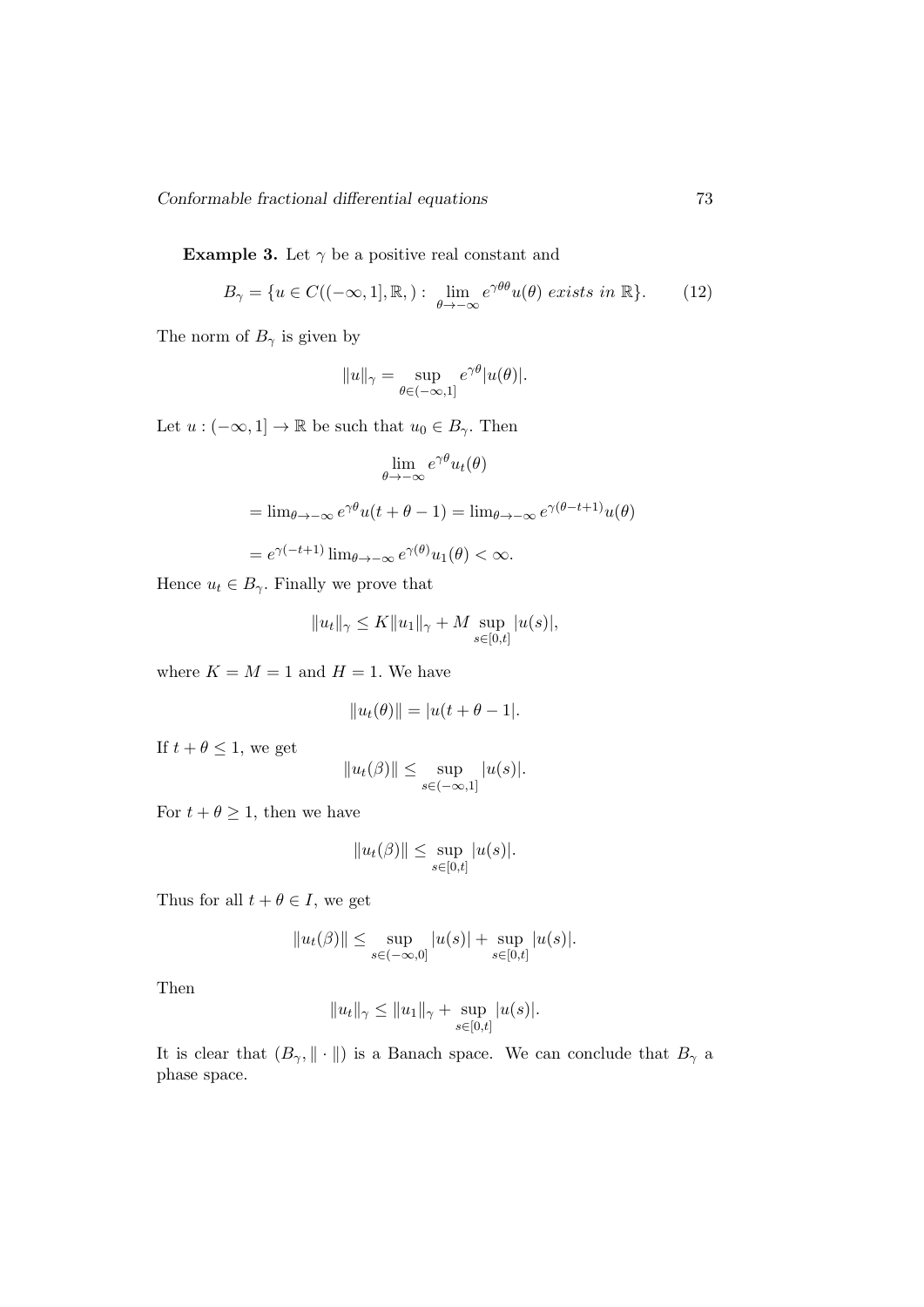Consider now the following problem

$$
\begin{cases} u(t) = t; \ t \in (-\infty, 0], \\ T_{0^+}^r \left( u(t) - 1 - \sin(\|u\|_{B_\gamma}) \right) = \frac{1 + \sin(\|u\|_{B_\gamma})}{1 + \|u\|_{B_\gamma}}; \ t \in [0, 1]. \end{cases}
$$
(13)

For each  $t \in [0, 1]$ , we set

$$
f(t, u) = \frac{1 + \sin(||u||_{B_{\gamma}})}{1 + ||u||_{B_{\gamma}}},
$$

and

$$
z(t, u) = 1 + \sin(||u||_{B_{\gamma}}).
$$

Simple computations show that all conditions of Theorem 4 are satisfied. Hence, problem (13) has at least one solution defined on  $(-\infty, 1]$ .

### References

- [1] S. Abbas, M. Benchohra and A. Cabada, Partial neutral functional integro-differential equations of fractional order with delay, Bound. Value Probl. 2012, 2012:128 doi:10.1186/1687-2770-2012-128.
- [2] S. Abbas, M. Benchohra, J.R. Graef and J. Henderson, Implicit Fractional Differential and Integral Equations: Existence and Stability, De Gruyter, Berlin, 2018.
- [3] S. Abbas, M. Benchohra and G. M. N'Guérékata, Topics in Fractional Differential Equations, Springer, New York, 2012.
- [4] S. Abbas, M. Benchohra and G. M. N'Guérékata, Advanced Fractional Differential and Integral Equations, Nova Science Publishers, New York, 2015.
- [5] S. Abbas, M. Benchohra and Y. Zhou, Darboux problem for fractional order neutral functional partial hyperbolic differential equations, Int. J. Dyn. Syst. Differ. Equ. 2 (3&4) (2009), 301-312.
- [6] T. Abdeljawad, On conformable fractional calculus. J. Comput. Appl. Math. **279** (2015), 57-66.
- [7] T. Abdeljawad, Q. M. Al-Mdallal, F. Jarad, Fractional logistic models in the frame of fractional operators generated by conformable derivatives. Chaos Solitons Fractals 119 (2019), 94-101.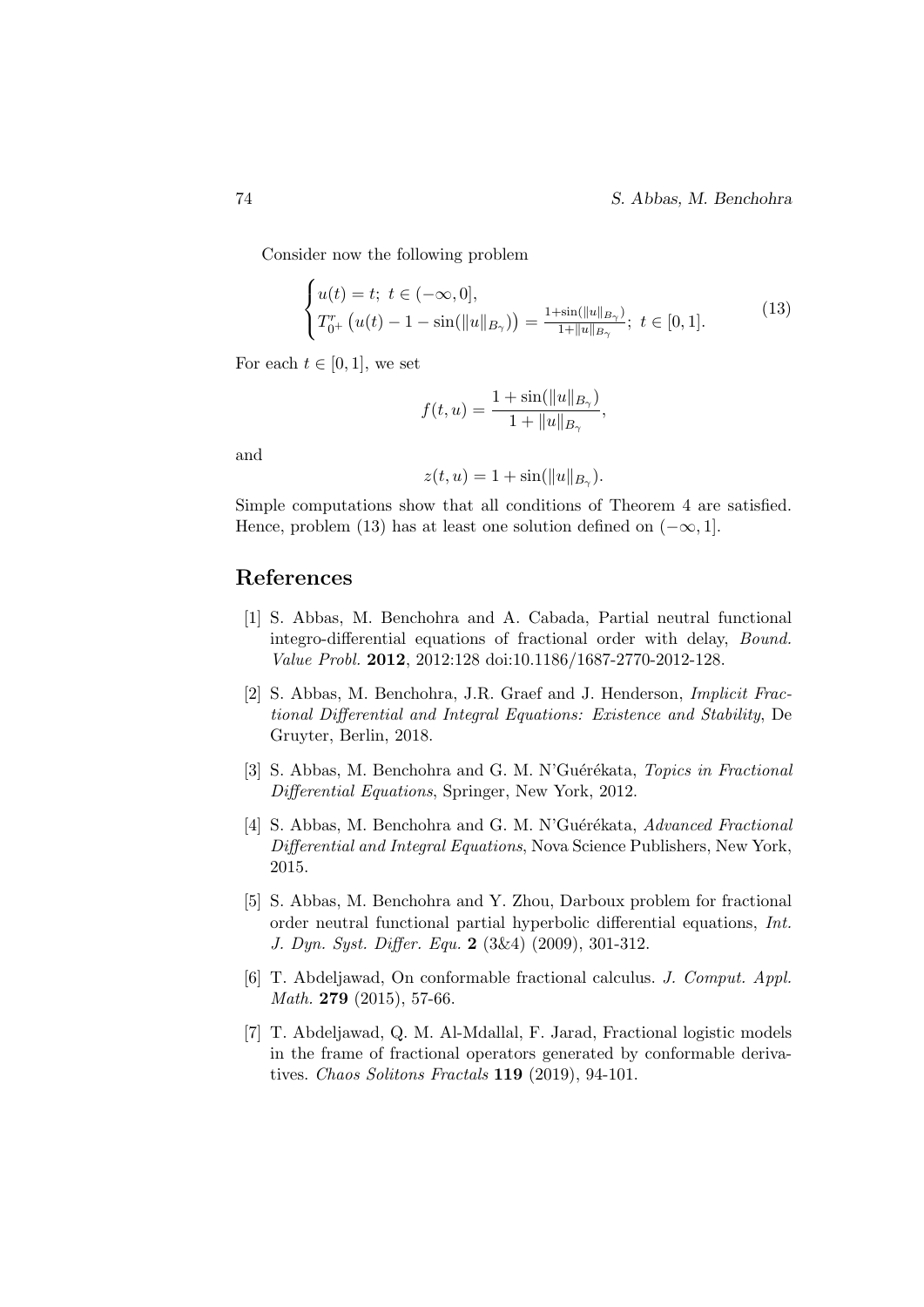- [8] H. Afshari, H. Aydi, E. Karapinar, Existence of fixed points of setvalued mappings in b-metric spaces, *East Asian Math. J.* **32** (3) (2016), 319-332.
- [9] H. Afshari, H. Aydi, E. Karapinar, On generalized  $\alpha \psi$ –Geraghty contractions on b-metric spaces, Georgian Math. J. 27(1) (2020), 9-21.
- [10] S. Alfaqeih, I. Kayijuka, Solving system of conformable fractional differential equations by conformable double Laplace decomposition method. J. Partial Differ. Equ. 33 (2020), no. 3, 275-290.
- [11] H. Batarfi, J. Losada, J.J. Nieto, W. Shammakh, Three-point boundary value problems for conformable fractional differential equations, J. Funct. Spaces 70 (2015), 63-83.
- [12] M.-F. Bota, L. Guran, and A. Petrusel, New fixed point theorems on bmetric spaces with applications to coupled fixed point theory, J. Fixed Point Th. Appl. 22 (3) (2020),74.
- [13] S. Cobzas and S. Czerwik. The completion of generalized b-metric spaces and fixed points, Fixed Point Theory 21 (1) (2020), 133-150.
- [14] S. Czerwik, Nonlinear set-valued contraction mappings in b-metric spaces, Atti Semin. Mat. Fis. Univ. Modena. 46 (2) (1998), 263-276.
- [15] S. Czerwik, Contraction mappings in b-metric spaces, Acta Math. Inf. Univ. Ostrav. 1 (1993), 5-11.
- [16] D. Derouiche, H. Ramoul. New fixed point results for F-contractions of HardyRogers type in b-metric spaces with applications. J. Fixed Point Theo. Appl. 22 (4) (2020), 86.
- [17] A. El-Ajou, A modification to the conformable fractional calculus with some applications Alexandria Engineering J. 59 (2020), 2239-2249.
- [18] M.A. Hammad, R. Khalil, Abels formula and Wronskian for conformable fractional differential equations. Int. J. Differ. Equ. Appl. 13 (3) (2014), 177-183.
- [19] J. Hale and J. Kato, Phase space for retarded equations with infinite delay, Funkcial. Ekvac. 21 (1978), 11-41.
- [20] A. Harir, S. Melliani, L.S. Chadli, Fuzzy Conformable Fractional Differential Equations. *Int. J. Differ. Equ.* 2021, Art. ID 6655450, 6 pp.